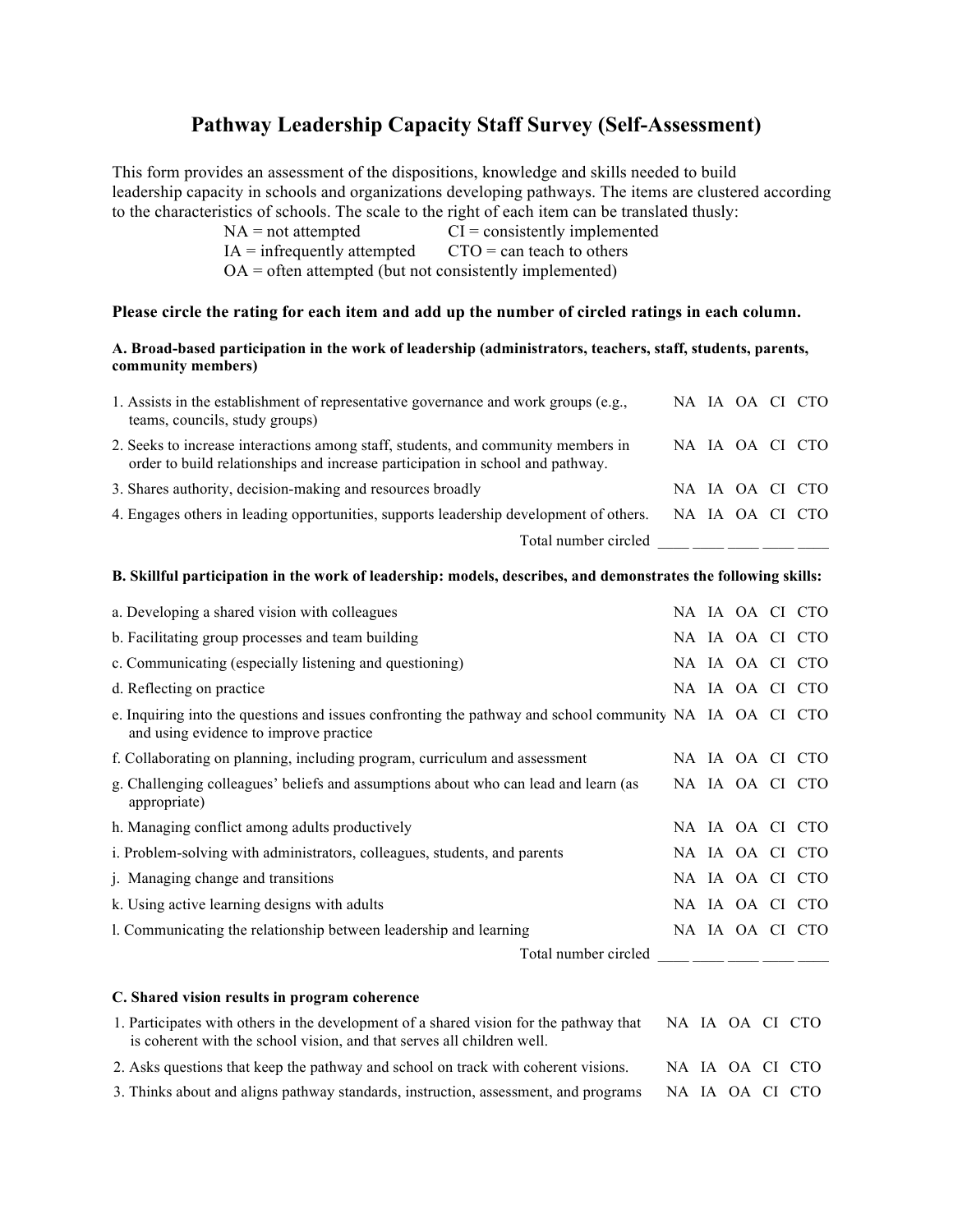according to both the pathway's and the school's vision.

| 4. Suggests that both the pathway and the school keep those connected visions alive |  |  | NA JA OA CI CTO |  |
|-------------------------------------------------------------------------------------|--|--|-----------------|--|
| by reviewing them regularly.                                                        |  |  |                 |  |

| Total number circled ____ ___ ___ ___ ___                                                                                                                                                                                                                                                                                                                                                                      |  |  |                 |
|----------------------------------------------------------------------------------------------------------------------------------------------------------------------------------------------------------------------------------------------------------------------------------------------------------------------------------------------------------------------------------------------------------------|--|--|-----------------|
| D. Inquiry-based use of information informs equity-based decisions and practice                                                                                                                                                                                                                                                                                                                                |  |  |                 |
| 1. Engages with others in posing questions about the work of the pathway and school.                                                                                                                                                                                                                                                                                                                           |  |  | NA IA OA CI CTO |
| 2. Discovers and interprets classroom, pathway, and school data with an equity lens.                                                                                                                                                                                                                                                                                                                           |  |  | NA IA OA CI CTO |
| 3. Communicates with others about what evidence to gather and how to analyze it.                                                                                                                                                                                                                                                                                                                               |  |  | NA IA OA CI CTO |
| 4. Helps to create time for dialogue and reflection using data and an equity lens.                                                                                                                                                                                                                                                                                                                             |  |  | NA IA OA CI CTO |
| 5. Uses evidence in decision-making processes to address equity concerns.                                                                                                                                                                                                                                                                                                                                      |  |  | NA IA OA CI CTO |
| Total number circled ____ ___ ___ ___ ___                                                                                                                                                                                                                                                                                                                                                                      |  |  |                 |
| E. Roles and action reflect broad involvement, collaboration, and collective responsibility                                                                                                                                                                                                                                                                                                                    |  |  |                 |
| 1. Attends to the classroom, pathway, school, community, and profession.                                                                                                                                                                                                                                                                                                                                       |  |  | NA IA OA CI CTO |
| 2. Motivates others to give attention to collegial activities beyond their classroom.                                                                                                                                                                                                                                                                                                                          |  |  | NA IA OA CI CTO |
| 3. Attends to building relationships, both within the pathway and across the school.                                                                                                                                                                                                                                                                                                                           |  |  | NA IA OA CI CTO |
| 4. Encourages colleagues, students, parents, community and postsecondary partners to<br>share responsibility for pathway and school improvement.                                                                                                                                                                                                                                                               |  |  | NA IA OA CI CTO |
| Total number circled $\frac{1}{\sqrt{1-\frac{1}{2}}\cdot\frac{1}{\sqrt{1-\frac{1}{2}}\cdot\frac{1}{\sqrt{1-\frac{1}{2}}\cdot\frac{1}{\sqrt{1-\frac{1}{2}}\cdot\frac{1}{\sqrt{1-\frac{1}{2}}\cdot\frac{1}{\sqrt{1-\frac{1}{2}}\cdot\frac{1}{\sqrt{1-\frac{1}{2}}\cdot\frac{1}{\sqrt{1-\frac{1}{2}}\cdot\frac{1}{\sqrt{1-\frac{1}{2}}\cdot\frac{1}{\sqrt{1-\frac{1}{2}}\cdot\frac{1}{\sqrt{1-\frac{1}{2}}\cdot\$ |  |  |                 |
| F. Reflective practice consistently leads to innovation                                                                                                                                                                                                                                                                                                                                                        |  |  |                 |
| 1. Encourages reflection about instructional practice among colleagues and students.                                                                                                                                                                                                                                                                                                                           |  |  | NA IA OA CI CTO |
| 2. Uses reflective practices such as peer coaching, journal writing, collaborative<br>planning, lesson study, and consultancies.                                                                                                                                                                                                                                                                               |  |  | NA IA OA CI CTO |
| 3. Demonstrates and encourages initiative (e.g., posing questions, accessing<br>resources, joining networks).                                                                                                                                                                                                                                                                                                  |  |  | NA IA OA CI CTO |
| 4. Invites and supports new ways of doing things.                                                                                                                                                                                                                                                                                                                                                              |  |  | NA IA OA CI CTO |
| 5. Works with others to develop collective accountability criteria and processes for<br>pathway and school                                                                                                                                                                                                                                                                                                     |  |  | NA IA OA CI CTO |
| Total number circled $\frac{1}{\sqrt{1-\frac{1}{2}}\cdot\frac{1}{\sqrt{1-\frac{1}{2}}\cdot\frac{1}{\sqrt{1-\frac{1}{2}}\cdot\frac{1}{\sqrt{1-\frac{1}{2}}\cdot\frac{1}{\sqrt{1-\frac{1}{2}}\cdot\frac{1}{\sqrt{1-\frac{1}{2}}\cdot\frac{1}{\sqrt{1-\frac{1}{2}}\cdot\frac{1}{\sqrt{1-\frac{1}{2}}\cdot\frac{1}{\sqrt{1-\frac{1}{2}}\cdot\frac{1}{\sqrt{1-\frac{1}{2}}\cdot\frac{1}{\sqrt{1-\frac{1}{2}}\cdot\$ |  |  |                 |
| G. High or steadily improving student achievement and development                                                                                                                                                                                                                                                                                                                                              |  |  |                 |
| 1. Works with members of the pathway and school community to establish and<br>implement expected student outcomes related to both pathway and state standards.                                                                                                                                                                                                                                                 |  |  | NA IA OA CI CTO |
| 2. Teaches and assesses so that all children learn, differentiating instruction, using<br>real world applications, authentic audience, and performance-based assessments.                                                                                                                                                                                                                                      |  |  | NA IA OA CI CTO |
| 3. Collaborates with team to honor effort and provide needed supports/interventions.                                                                                                                                                                                                                                                                                                                           |  |  | NA IA OA CI CTO |
| 4. Collaborates with team to define and communicate learning and performance<br>expectations, & provide feedback to students and families about student progress.                                                                                                                                                                                                                                              |  |  | NA IA OA CI CTO |
| 5. Performs many roles as teacher/administrator of a learning community: facilitator,<br>coach, advisor, mentor.                                                                                                                                                                                                                                                                                               |  |  | NA IA OA CI CTO |
| 6. Makes sure that pathway and school inquiry process includes evidence of student<br>performance and development, as well as innovative efforts to affect them.                                                                                                                                                                                                                                               |  |  | NA IA OA CI CTO |
| Total number circled                                                                                                                                                                                                                                                                                                                                                                                           |  |  |                 |